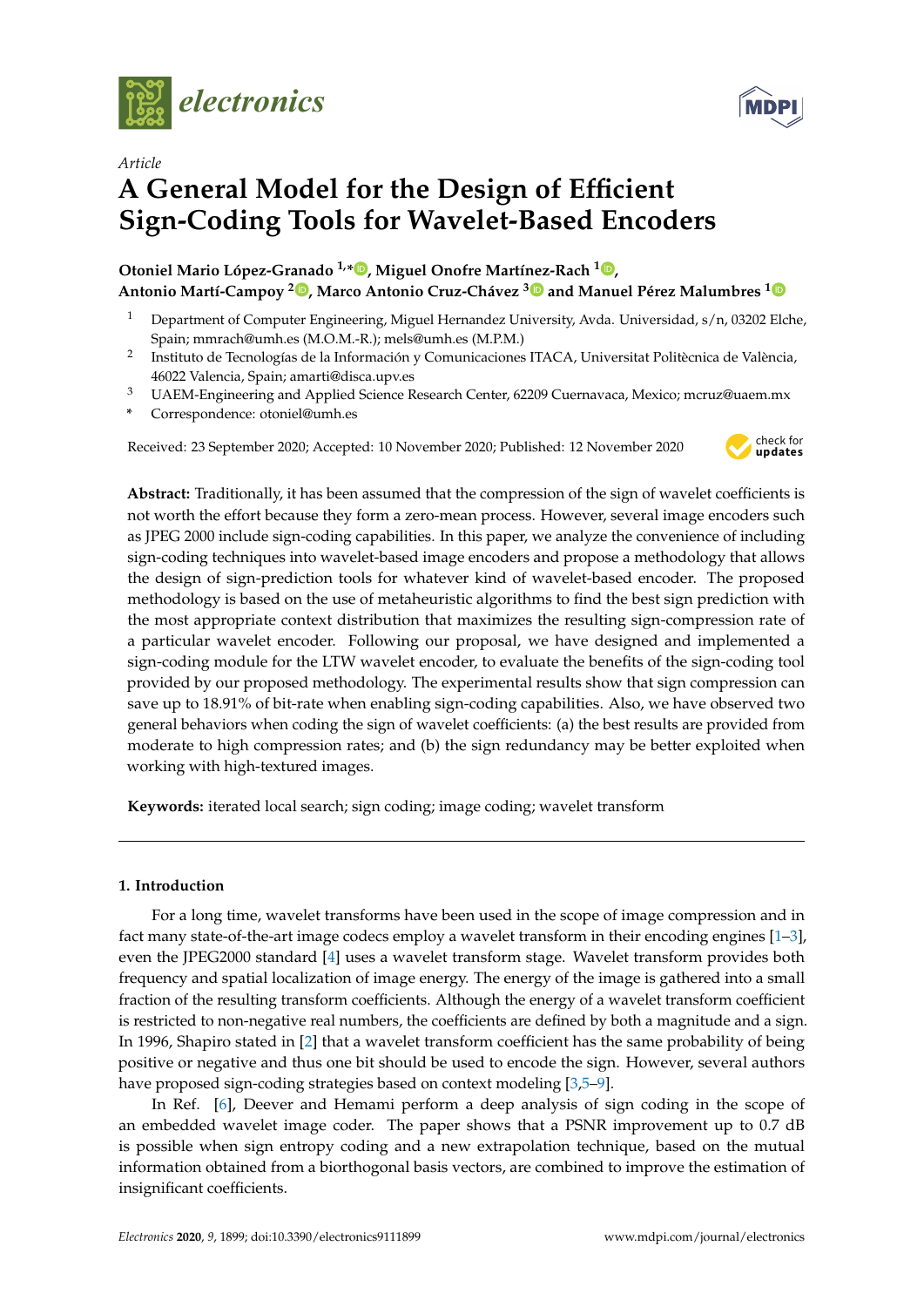The Embedded Block Coding with Optimized Truncation (EBCOT) [\[5\]](#page-15-4), included in the JPEG 2000 standard, encodes the sign of wavelet coefficients using context information which is obtained from the sign of horizontal and vertical neighbor coefficients (North, South, East, and West directions). EBCOT uses five contexts to model the sign-coding stage.

In Ref. [\[3\]](#page-15-1), X. Wu presents a high order context modeling encoder. In this coder, the sign and the textures share the same context modeling. This model is based on a different neighborhood for the HL, LH and HH wavelet subbands. For the HL subband, the sign information of North, North-West, North-East, North-North and South sign is used to predict the current coefficient sign. The sign information used for the LH subband are from neighbors located at North, North-West, North-East, West-West and East directions. Finally, for the HH subband, an inter-band prediction is used besides the predictions used in the HL and LH subbands. So the neighborhood sign information used in the HH subband are North, North-West, North-East, C-HL and C-LH, where C-HL and C-LH are two sibling coefficients of the current coefficient that are at the same spatial location in the HL and LH subbands of the same wavelet decomposition level, respectively.

In Ref. [\[9\]](#page-15-5), authors propose a method where wavelet coefficients sign is coded in a separate way. The sign and the magnitude of wavelet coefficients are examined to obtain their probabilities. The probabilities are obtained bit-plane by bit-plane and authors show that the sign information may be encoded by a probability of 0.5 only in the least significant five bit-planes. Great improvements are obtained when applying both sign-coding and refinement information.

All these works provide sign-coding methods that fully exploits the available sign information of neighboring wavelet coefficients. However, several authors have shown interest in developing very fast and simple wavelet encoders that are able to get reasonable good performance with reduced computing resource requirements [\[1,](#page-15-0)[10–](#page-15-7)[13\]](#page-16-0). Their design changed the way wavelet coefficients are encoded, following, most of them, the one-pass encoding scheme. That restricts the available sign information when encoding a single wavelet coefficient, being difficult to employ the sign-coding methods explained before. That is the reason these fast wavelet encoders do not use sign-coding tools. They encode each wavelet coefficient as soon as they are visited and use an additional bit to encode the wavelet coefficients sign.

To better understand the potential sign correlations between wavelet coefficients, Schwartz, Zandi and Boliek [\[14\]](#page-16-1) were the first authors, up to our knowledge, who propose a sign-prediction algorithm based on the sign information from neighbor wavelet coefficients, by using a context model. The main idea behind this approach is to find correlations along and across edges.

The HL subbands of a multi-scale 2-D wavelet decomposition are formed from low-pass vertical filtering and high-pass horizontal filtering. The high-pass filtering detects edges in the scanning direction, thus the HL subbands mainly contain vertical edge information as they result from high-pass filtering the lines of the input image. Oppositely defined are the LH subbands that contain primarily horizontal edge information.

As Deever explained in [\[15\]](#page-16-2), given a vertical edge in an HL subband, it is expected that neighboring coefficients along that edge have the same sign as the coefficient being coded. This is mainly because usually, there is a high vertical correlation along vertical edges in images.

Moreover, we should consider correlation across edges, being the nature of the correlation directly related with the structure of the high-pass filter. For Daubechies' 9/7 filters, wavelet coefficient signs are strongly negatively correlated across edges because this filter is quite similar to a second derivative of a Gaussian as derived from theory of zero crossings and edge detection [\[16\]](#page-16-3). Therefore, it is reasonable to expect that wavelet coefficients will change sign as the edge is crossed. Although there is a sub-sampling process involved in the discrete wavelet transform, the sub-sampled coefficients remain strongly negatively correlated across edges. In this way, when a wavelet coefficient is optimally predicted as a function of its across-edge neighbors (e.g., left and right neighbors in HL subbands), the optimal prediction coefficients are negative, indicating an expected sign change. This conclusion is general for any wavelet with a shape similar to a second derivative of a Gaussian.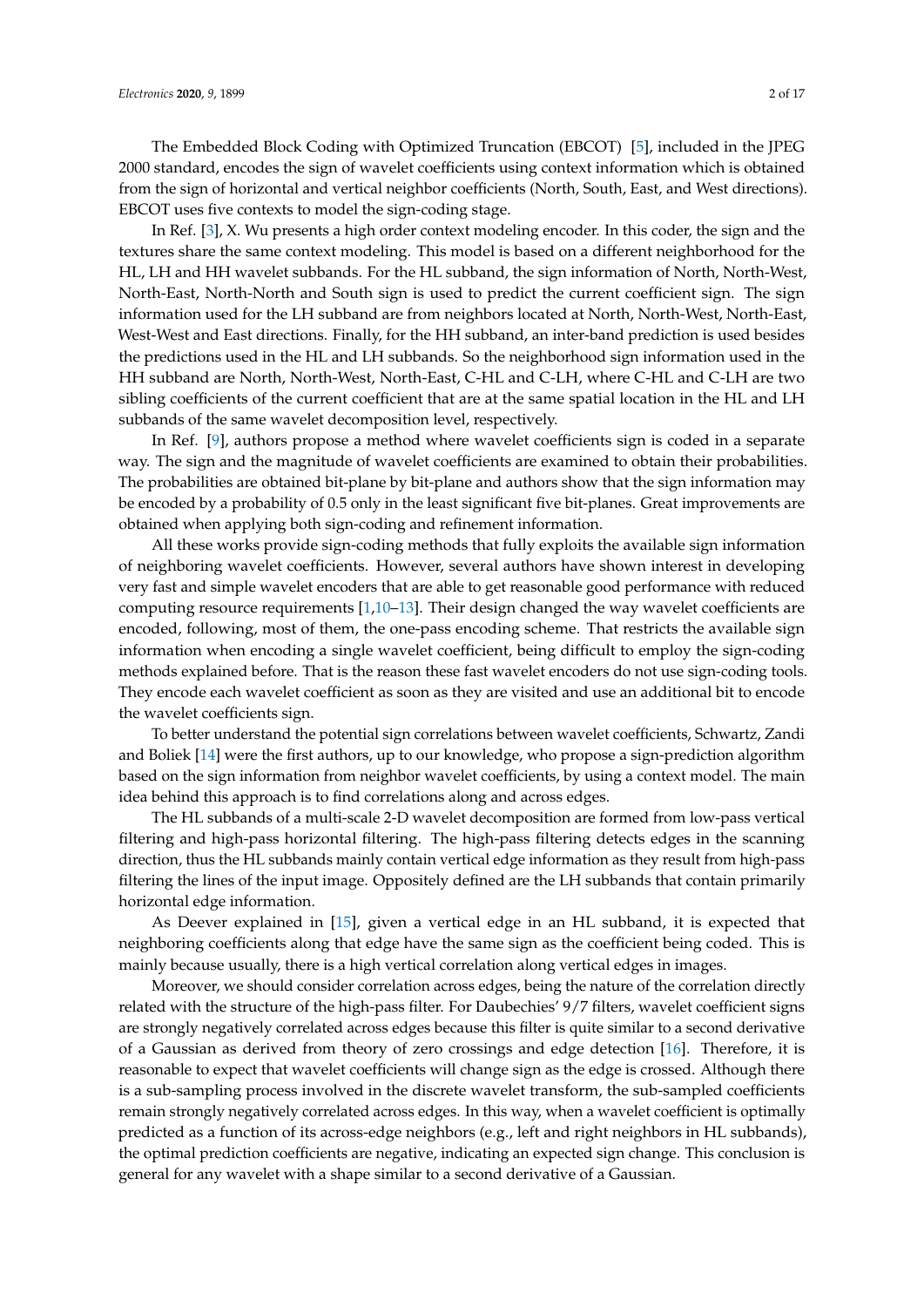In Figure [1](#page-2-0) we plot the spatial distributions of signs in the HL subband of two popular test images (Barbara and Lena), representing negative, positive and non-significant (null) wavelet coefficients with black, grey and white dots, respectively. The visible sign structures suggest that the sign bits of wavelet coefficients are compressible through proper context modeling techniques.

<span id="page-2-0"></span>

**Figure 1.** Sign patterns in the HL subband for Barbara (**a**) and Lena (**b**) images. Black, grey and white dots represent negative, positive and non-significant coefficients, respectively [\[17\]](#page-16-4).

#### **2. Rationale**

This work defines a methodology to find an efficient wavelet sign-coding tool for a particular wavelet-based encoder, does not matter if embedded or not. Once the wavelet-based encoder is chosen, it will determine which filter bank is used in the transform stage, the type of decomposition (dyadic, packet, etc.), number of decomposition levels, and the way in which resulting wavelet coefficients are encoded (i.e., scanning order, multipass/singlepass encoding, etc.). Therefore, by knowing the capabilities of the target wavelet encoder, our methodology is able to provide (a) an ad hoc sign-prediction table, and (b) a context formation that optimizes the entropy coding of the sign-prediction results.

Our methodology may be defined as a three stage process that it is applied only once to provide a sign-coding tool especially suited for the target wavelet-based encoder.

The first stage is devoted to build a sign-prediction table based on the sign information of the available wavelet coefficient neighbors. The target encoder will determine (a) the filter bank used in the wavelet transform, (b) the number of decomposition levels, and (c) the neighbor coefficients that will be available when encoding/decoding the sign of a wavelet coefficient. To predict the sign of a wavelet coefficient, we will use the sign of its neighbors and the existing correlation among them. The number of entries in the prediction table is the number of different combinations of neighbor sign values, as will be explained in the next section.

After building the prediction table, we can predict the sign value of a wavelet coefficient based on whatever combination of sign values of the predefined neighbors. The second stage of our methodology consist of distributing the prediction table entries in several contexts, in order to maximize the performance of the entropy coder that will encode the results of the sign predictions. This optimization process has a huge complexity, so we will need metaheuristic optimization approaches to find a good context distribution.

The last stage, will consist on combine the prediction table (from first stage) with the context distribution (from second stage) in a context prediction table that will be hard-wired at both encoder and decoder sides. Therefore, accessing to the prediction and its context will be very fast, a simple look-up table memory access.

In previous works, we presented a Genetic Algorithm (GA) [\[17](#page-16-4)[,18\]](#page-16-5) and a Simulated Annealing (SA) algorithm [\[19\]](#page-16-6) to solve the context distribution of sign predictions. In [\[17\]](#page-16-4) a deep analysis on how the population size and mutation probability parameters affect to the GA algorithm is performed.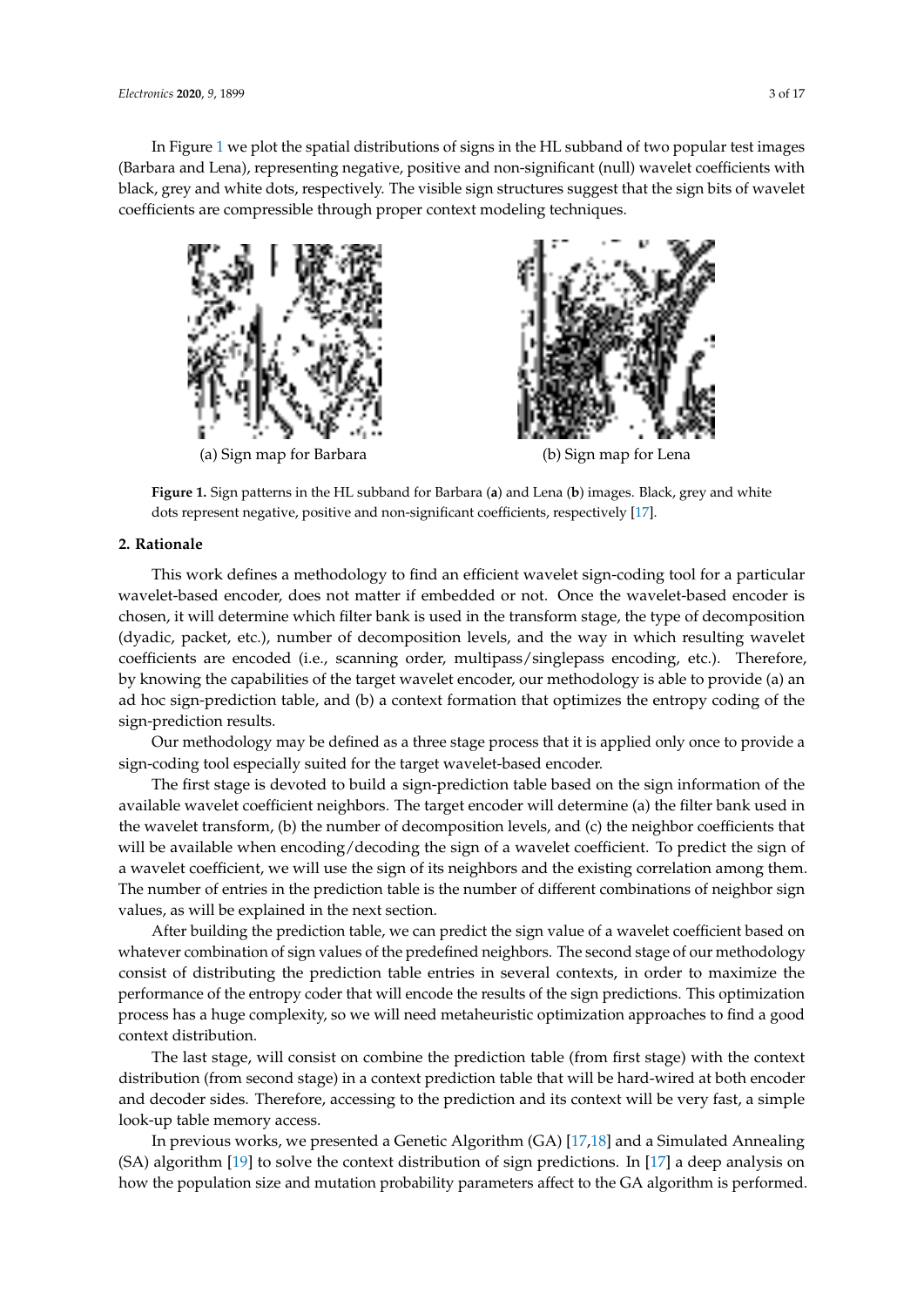In [\[19\]](#page-16-6) a comparison between GA and SA algorithms is presented, but without employing context distribution of the sign prediction. The main innovations introduced in this paper are related with (a) a new methodology proposal to design and develop a simple sign-coding tool for whatever wavelet image codec, (b) a new Iterated Local Search (ILS) algorithm to solve the context distribution of sign predictions, comparing it with previous GA and SA algorithms in terms of convergence and goodness of the provided solution, and (c) a more detailed evaluation process of the sign-coding tool developed for the LTW wavelet encoder (extended test image set, and the use of Bjontegaard's Delta Rate (BD-rate) R/D metric [\[20\]](#page-16-7)).

The rest of the paper is organized as follows: The next section describes how prediction table is built. The optimal context distribution section describes the metaheuristic algorithm used to find out the best context distribution of the sign-prediction table entries. The evaluation of the proposed algorithm as well as a comparison against other state-of-the-art algorithms is also presented. In the sign-coding evaluation section we will apply our methodology to design a sign-coding tool especially suited for a particular wavelet encoder, LTW, in order to evaluate sign-coding performance in a real implementation. Finally, some conclusions are presented.

#### <span id="page-3-0"></span>**3. Building the Sign-Prediction Table**

In this section, we will explain how the sign-prediction table should be built, analyzing the sign redundancy among wavelet coefficients belonging to the same wavelet decomposition subband type (HL, LH, and HH). The sign redundancy will strongly depend on the wavelet filter bank employed in the dyadic decomposition. This redundancy may be captured taking the contextual sign information from the coefficients belonging to the neighborhood of the current coefficient from whom its sign will be predicted. Therefore, the definition of the neighborhood should be done with care to properly capture the sign redundancy at each subband type. To estimate sign correlation in a practical way, we have applied a Daubechies 9/7F wavelet filter bank (most popular filter bank) with a 6-level dyadic decomposition to each image from a representative set of natural images (i.e., Kodak set [Kodak]). If the encoder uses a different filter bank or a different number of decomposition levels, the procedure will be the same.

As Deever explained in [\[6\]](#page-15-6), the sign neighborhood correlation depends on the subband type (HL,LH,HH), so, we have used different neighbors in each subband type, trying to exploit the correlation found around edges. Therefore, for a particular subband type, we have defined *n* neighbors that can hold one of the three possible sign values that are positive, negative and null (zero), labeled as "+", "-" and "\*" respectively. This lead us to a set of 3<sup>n</sup> different Neighbor Sign Patterns (NSP) for each subband type, *n* being the number of neighbors used in the sign prediction of a particular wavelet coefficient. For example, Table [1](#page-5-0) shows the  $3<sup>2</sup>$  NSPs for a neighborhood composed only by two neighbors.

In Figure [2,](#page-4-0) different neighborhoods are shown for a particular wavelet-based encoder. Each neighborhood is composed by several neighbors (3, 4 or 5). To specify the neighbors position, relative to the current coefficient, we use cardinal direction steps to reach them. So, neighborhood 3AR in the HL subband is composed by three neighbors located, one position in north direction (N), two positions in north direction (NN) and one position in west direction (W). The cardinal directions used are different depending on the subband type (HL, LH and HH). When two neighborhoods hold the same number of neighbors we differentiate them using the letter A of B. The letter R in the name of the neighborhood stands for raster order. In this case our target wavelet-based encoder has a restriction on the available neighbors: only those wavelet coefficients yet encoded (in raster order) are available to form a neighborhood. Notice that neighborhoods could be defined with more than three cardinal directions, depending on the availability of neighbors sign information at encoding/decoding stage. This is the case of other wavelet encoders such as JPEG2000 and the one proposed by [\[8\]](#page-15-8) which use the four cardinal directions (N,S,E,W) for the context formation.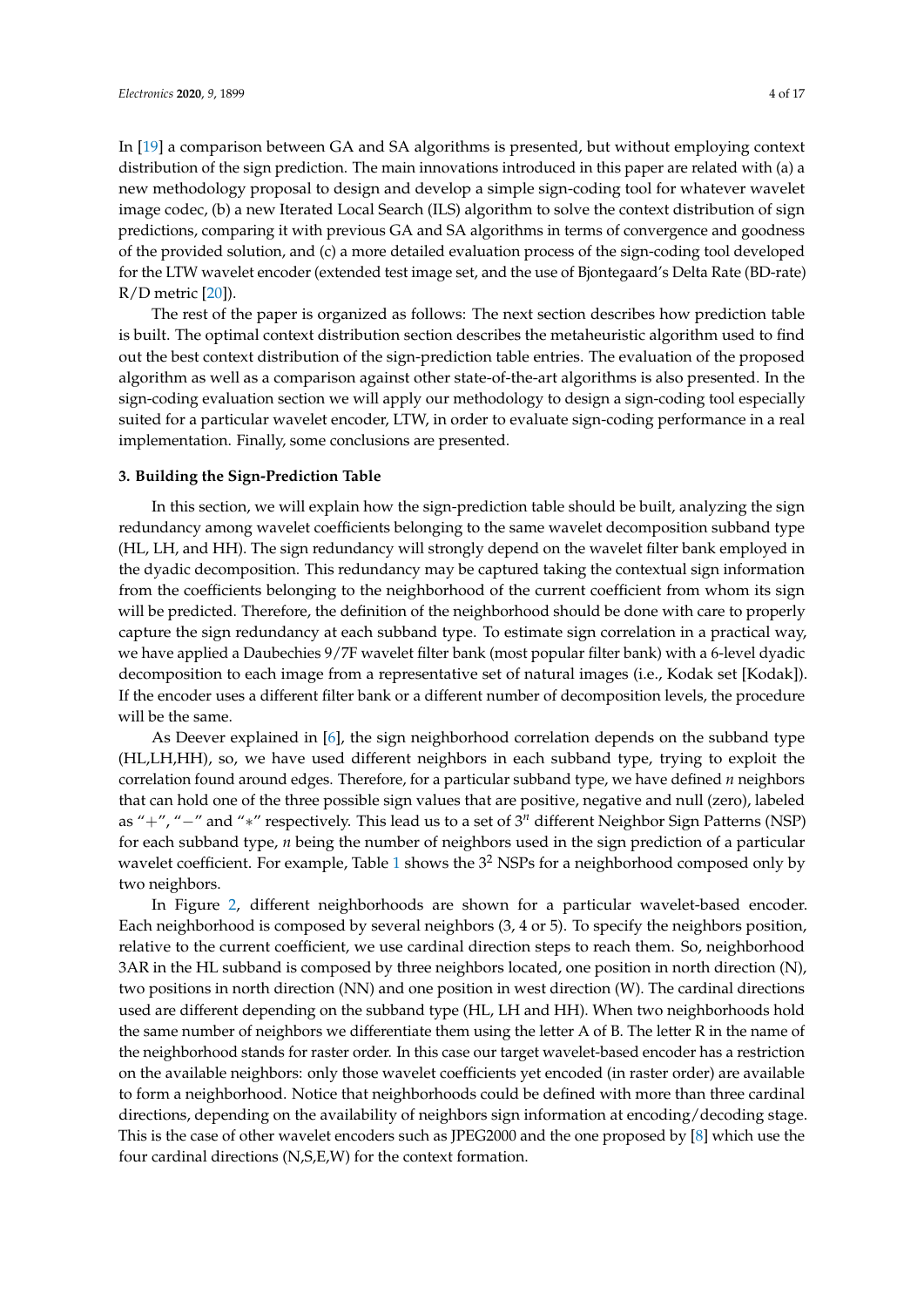<span id="page-4-0"></span>



**Figure 2.** Set of potential Neighborhoods for a particular wavelet-based codec. C is the current wavelet coefficient and *N<sup>i</sup>* are its neighbors, where 3AR (**a**) and 3BR (**b**) use three neighbors, 4AR (**c**) and 4BR (**d**) use four neighbors, and 5AR (**e**) uses five neighbors for the sign prediction of C wavelet coefficient.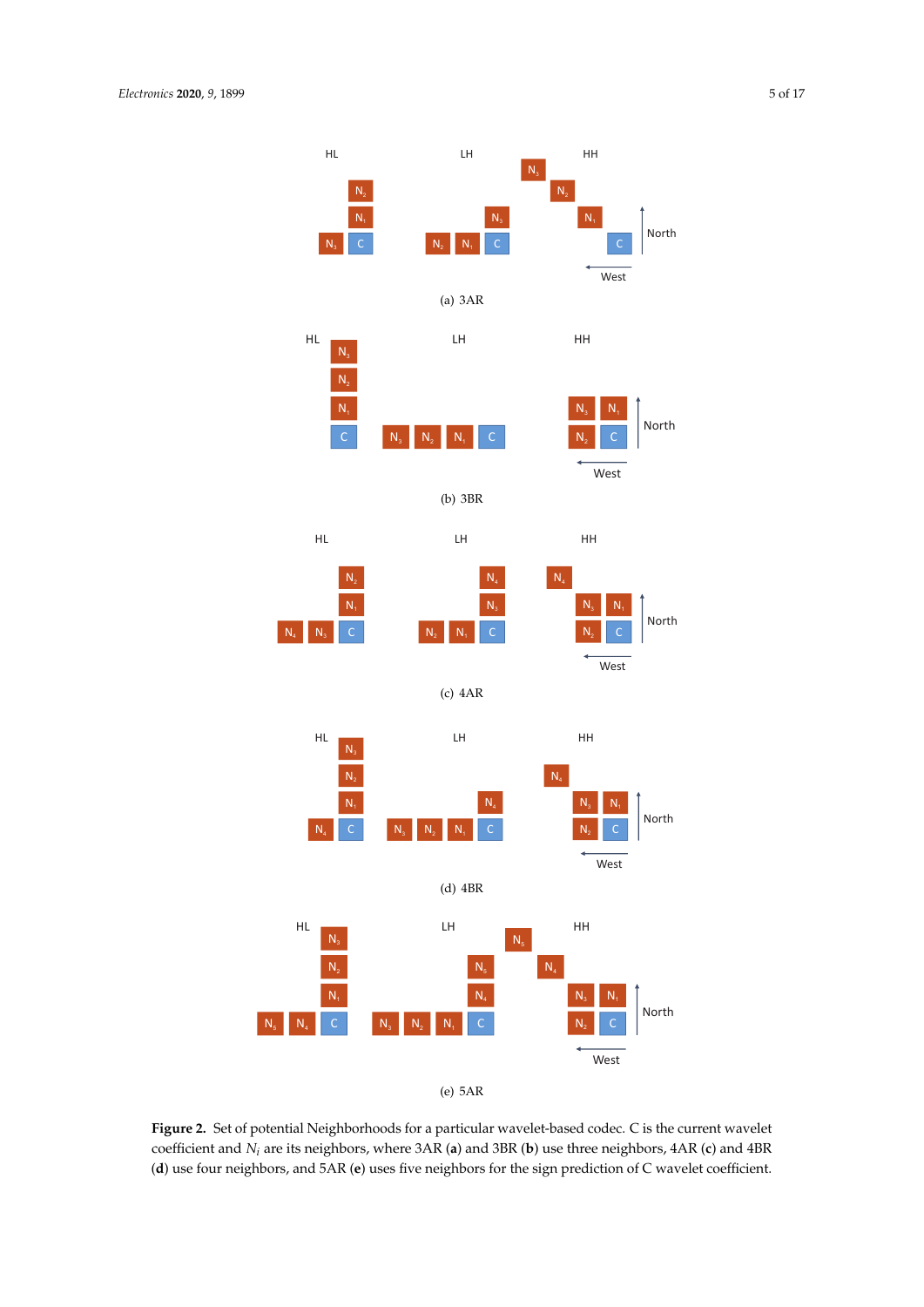In Table [2](#page-5-1) we show the probability distribution of the Neighbor Sign Pattern (NSP) in the *HL*<sup>6</sup> subband (at the sixth wavelet decomposition level) of the Lena test image when using the neighborhood 3AR. As shown, the probability that a wavelet coefficient *C* (first column) is positive when its N, NN and W neighbors are also positive (first NSP in Table [2\)](#page-5-1) is 20.31%. Moreover, when the N and NN neighbors have the same sign that current coefficient *C* and the W neighbor has the opposite sign (rows 2 and 3), then the current coefficient *C* has the same sign than its northern neighbors with a probability of 25%.

<span id="page-5-0"></span>**Table 1.** The 9 Neighbor Sign Patterns (NSPs) for a 2-neighbors neighborhood.

| <b>NSP</b>     |        | First Neighbor Second Neighbor |
|----------------|--------|--------------------------------|
| 1              |        |                                |
| $\overline{2}$ |        |                                |
| 3              |        | $\ast$                         |
| $\overline{4}$ |        |                                |
| 5              |        |                                |
| 6              |        | $\ast$                         |
| 7              | $\ast$ |                                |
| 8              | $\ast$ |                                |
| 9              | $\ast$ | $\ast$                         |
|                |        |                                |

<span id="page-5-1"></span>**Table 2.** Probability distribution of neighbor sign patterns (NSPs) of  $HL_6$  subband (8  $\times$  8 coefficients) in Lena image. In frequency column we show the total occurrences of the corresponding NSP.

| C | <b>NSPs</b> |          |   | Frequency | %Probability |  |
|---|-------------|----------|---|-----------|--------------|--|
|   | N           | NN       | W |           |              |  |
|   |             |          |   | 13        | 20.31        |  |
|   |             |          |   |           | 12.50        |  |
|   |             |          |   |           | 12.50        |  |
|   |             |          |   | 6         | 9.38         |  |
|   |             |          |   | 6         | 9.38         |  |
|   |             | (others) |   | 23        | 35.93        |  |

Therefore, after analyzing all the images from the representative image set, we obtain the sign prediction table for each subband type and its particular neighborhood set-up. The prediction table will have just one entry for each  $NSP[k]$ ,  $k = 1, ..., 3<sup>n</sup>$ . Then, when coding the sign of a wavelet coefficient in a particular subband, first we will get the sign value of its neighborhood to form the current NSP. Then, we will look up the NSP in the prediction table to find the sign prediction of the current wavelet coefficient. Therefore, at the end we have a prediction, and therefore what we are going to encode is the correctness of that prediction, i.e., a binary valued symbol (1: success; 0: failure) resulting from Equation [\(1\)](#page-5-2), where  $SC_{i,j}$  is the sign of the coefficient located at position *i*, *j* and  $\hat{SC}_{i,j}$  [k] is the sign prediction based on the neighborhood  $NSP [k]$ .  $SC_{i,j}$  and  $\hat{SC}_{i,j} [k]$  values can be 0 (positive) or 1 (negative), because the sign prediction is only performed over significant wavelet coefficients after quantization. Consequently, the *PredictedSymbol* will be 1 (success) if the values of both current wavelet coefficient sign and its sign prediction are the same.

<span id="page-5-2"></span>
$$
Predicted Symbol = \overline{\left(\hat{SC}_{i,j}\left[k\right] \oplus SC_{i,j}\right)}
$$
\n(1)

Therefore, the performance of our binary entropy encoder will depend on the behavior of our sign predictor, the higher success prediction, the higher compression is achieved. In Table [3,](#page-6-0) we show the resulting prediction tables for each subband type when using the 3AR neighborhood. In this table, for each subband,  $N_1$ ,  $N_2$ , and  $N_3$  are the corresponding neighbor's sign values, which can be + (positive), − (negative), or \* (NULL).

To obtain a higher compression performance of the entropy encoder, we propose the use of *r* contexts. In this manner, for each subband type, we distribute the provided NSPs sign predictions into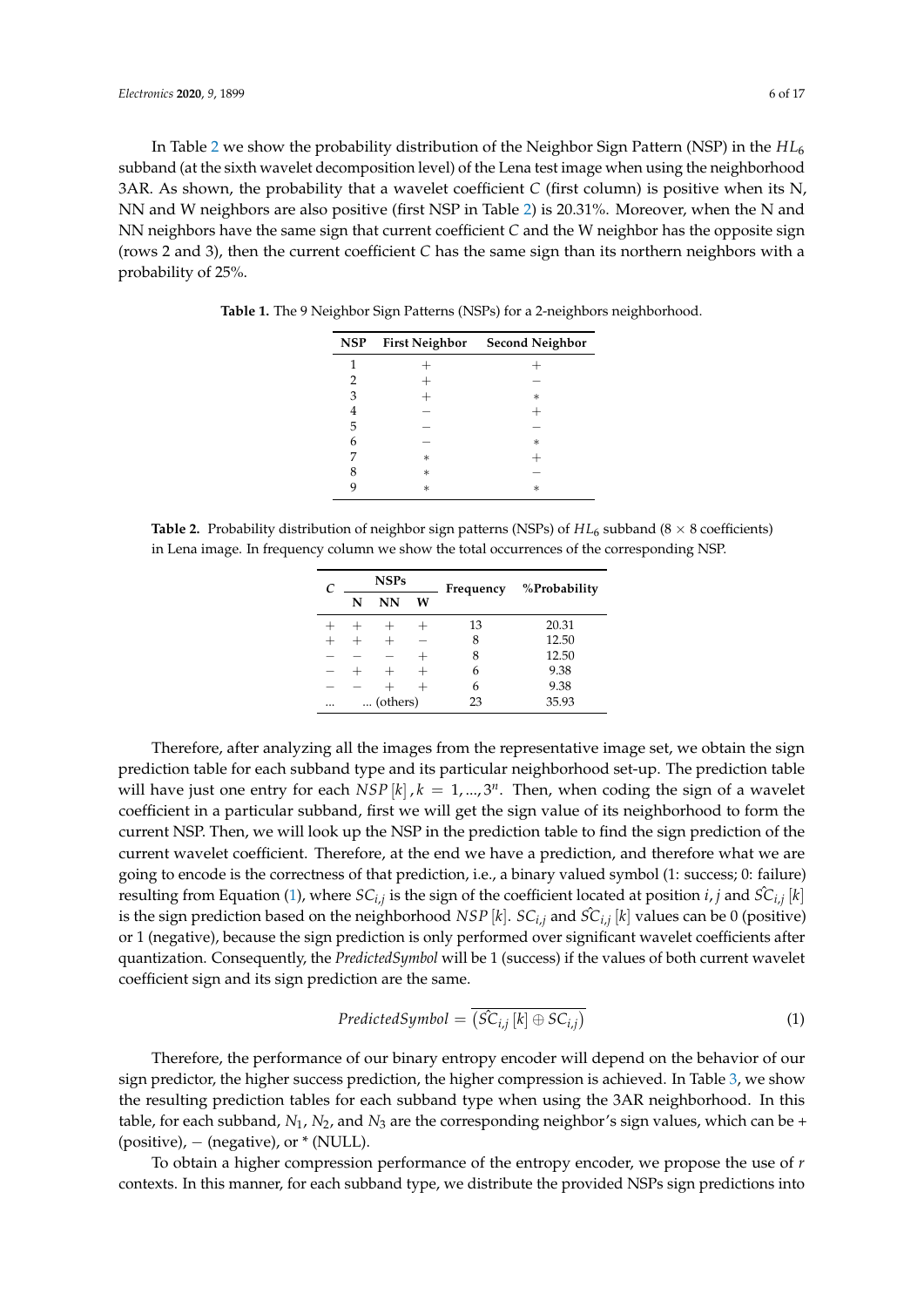*r* sets (contexts) in such a way that the overall aggregate entropy will be reduced and as a consequence higher compression rates can be achieved. The task of distributing the NSPs sign predictions into several contexts to maximize the coding performance of sign prediction is a hard optimization problem that will be addressed in the next section.

| ${\bf k}$      | $N_1$     | <b>NSP</b><br>$N_2$ | $N_3$  | HL Subband<br>(N,NN,W)<br>Prediction<br>$(\hat{SC}_{i,j}\left[k\right]_{HL})$ | <b>LH Subband</b><br>(W, WW, N)<br>Prediction<br>$(\hat{SC}_{i,j}\left[k\right]_{LH})$ | <b>HH Subband</b><br>(N,W,NW)<br>Prediction<br>$(\hat{SC}_{i,j}\left[k\right]_{HH})$ |
|----------------|-----------|---------------------|--------|-------------------------------------------------------------------------------|----------------------------------------------------------------------------------------|--------------------------------------------------------------------------------------|
| $\mathbf{0}$   | *         | *                   | *      | $^{+}$                                                                        | $^{+}$                                                                                 | $^{+}$                                                                               |
| $\mathbf{1}$   | *         | *                   | $^{+}$ |                                                                               |                                                                                        | $^{+}$                                                                               |
| $\overline{c}$ | *         | *                   |        | $^{+}$                                                                        | $^{+}$                                                                                 |                                                                                      |
| 3              | *         | $^{+}$              | *      | $\ddot{}$                                                                     | $\ddot{}$                                                                              |                                                                                      |
| $\overline{4}$ | *         | $^{+}$              | $^{+}$ |                                                                               |                                                                                        |                                                                                      |
| 5              | *         | $^{+}$              |        | $^{+}$                                                                        | $^{+}$                                                                                 |                                                                                      |
| 6              | *         |                     | $\ast$ |                                                                               |                                                                                        | $^{+}$                                                                               |
| 7              | *         |                     | $^{+}$ |                                                                               |                                                                                        | $^{+}$                                                                               |
| 8              | *         |                     |        | $^{+}$                                                                        | $^{+}$                                                                                 | $^{+}$                                                                               |
| 9              | $^{+}$    | *                   | *      | $+$                                                                           |                                                                                        |                                                                                      |
| 10             | $^{+}$    | *                   | $+$    |                                                                               |                                                                                        |                                                                                      |
| 11             | $^{+}$    | *                   |        | $^{+}$                                                                        | $^{+}$                                                                                 |                                                                                      |
| 12             | $^{+}$    | $^{+}$              | *      | $^{+}$                                                                        | $\ddot{}$                                                                              |                                                                                      |
| 13             | $^{+}$    | $^{+}$              | $^{+}$ |                                                                               |                                                                                        |                                                                                      |
| 14             | $^{+}$    | $^{+}$              |        | $^{+}$                                                                        | $^{+}$                                                                                 |                                                                                      |
| 15             | $^{+}$    |                     | *      |                                                                               |                                                                                        | $^{+}$                                                                               |
| 16             | $^{+}$    |                     | $^{+}$ |                                                                               |                                                                                        |                                                                                      |
| 17             | $\ddot{}$ |                     |        | $^{+}$                                                                        | $\ddot{}$                                                                              | $^{+}$                                                                               |
| 18             |           | *                   | *      |                                                                               | $^{+}$                                                                                 | $^{+}$                                                                               |
| 19             |           | *                   | $+$    |                                                                               |                                                                                        | $^{+}$                                                                               |
| 20             |           | *                   |        | $^{+}$                                                                        | $^{+}$                                                                                 | $^{+}$                                                                               |
| 21             |           | $^{+}$              | *      | $^{+}$                                                                        | $^{+}$                                                                                 | $\overline{+}$                                                                       |
| 22             |           | $^{+}$              | $^{+}$ |                                                                               |                                                                                        |                                                                                      |
| 23             |           | $^{+}$              |        | $^{+}$                                                                        | $^{+}$                                                                                 | $^{+}$                                                                               |
| 24             |           |                     | *      |                                                                               |                                                                                        | $^{+}$                                                                               |
| 25             |           |                     | $^{+}$ |                                                                               |                                                                                        | $^{+}$                                                                               |
| 26             |           |                     |        | $^{+}$                                                                        | $^{+}$                                                                                 | $^{+}$                                                                               |

<span id="page-6-0"></span>**Table 3.** Sign-prediction table of Barbara image for HL, LH and HH subbands. For each subband type, *N*1 , *N*<sup>2</sup> and *N*<sup>3</sup> are the corresponding neighbor's sign values.

#### <span id="page-6-1"></span>**4. Determining the Optimal Context Distribution**

Once the prediction table is obtained for each neighborhood, the next step is focused on finding a context distribution of its NSPs for each subband type  $SB_t$ , where  $t = \{HL, LH, HH\}$  that maximizes the sign-compression rate.

For the sake of simplicity, we will use the 3AR neighborhood. Therefore, as shown in Table [3,](#page-6-0) for a particular wavelet coefficient  $C_{i,j}$  with sign value  $SC_{i,j} = \{+, -\}$  that belongs to subband  $SB_t$ , the prediction table will provide a sign prediction,  $\hat{SC}_{i,j}$ , based on its Neighborhood Sign Pattern, *NSP* [*k*], where *k* is the index of the NSP that matches with the *Ci*,*<sup>j</sup>* neighborhood sign values.

There is no an univocal relationship between a NSP and the sign prediction in a subband type, i.e., not always for a particular  $NSP\left[k\right]$ , the sign prediction  $\hat{SC}_{i,j}$  is positive or negative. However, it is possible to find out that for a particular  $NSP\left[k\right]$ , the predicted  $\hat{SC}_{i,j}$  is more probable to be positive than negative or vice versa. However, the problem is still more complex, because a sign prediction for a NSP could fit well for an image but not for others. Even more, the context distribution and the number of contexts to use will affect the encoder compression performance. Therefore, the idea is to find a context distribution that better fits for a representative set of images, so we can capture the canonical wavelet sign redundancy introduced by a particular wavelet filter. In this manner, once the universal context distribution of the sign-prediction table is found, it could be hard-wired at both encoder and decoder sides.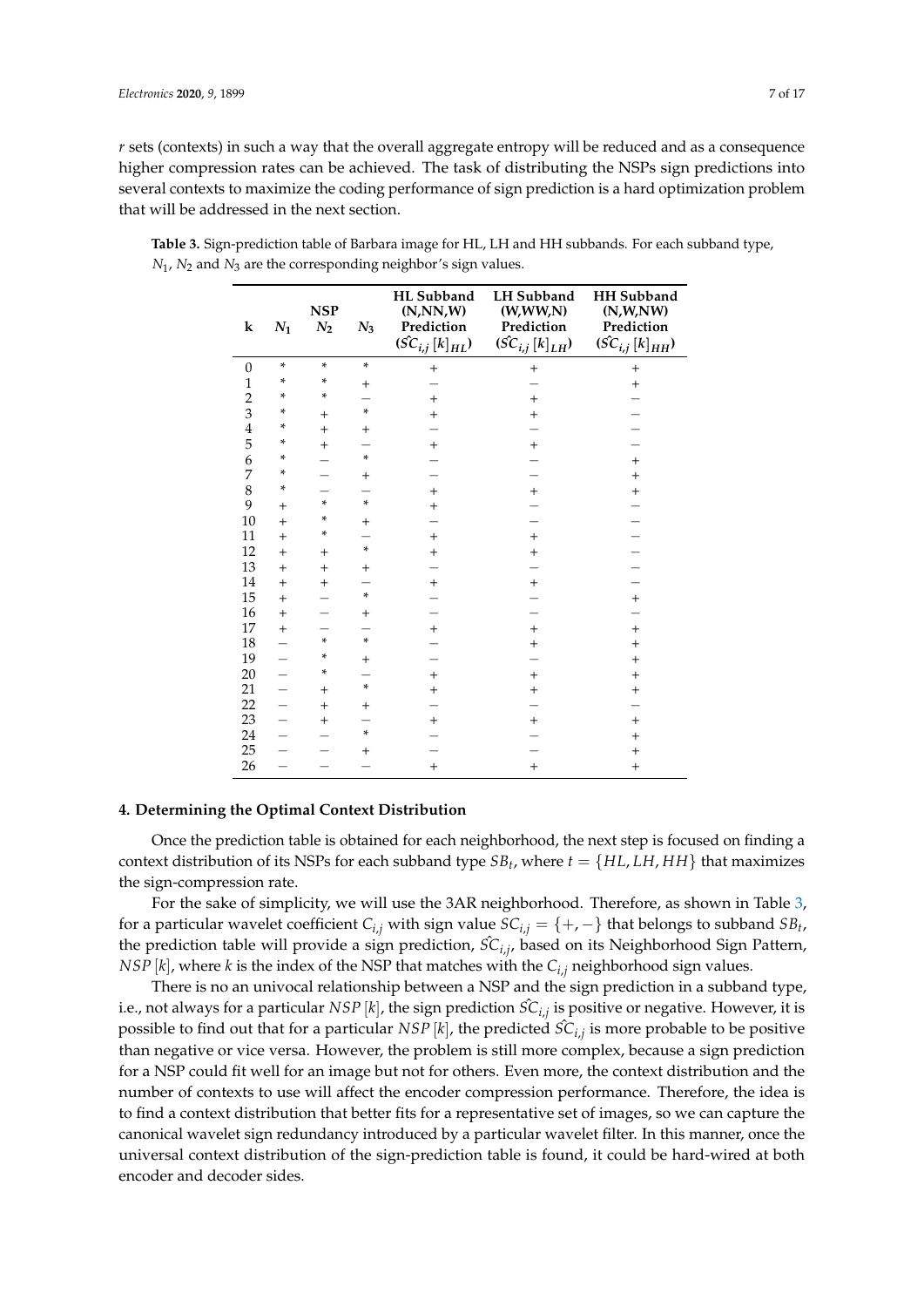At this point, the motivation of using optimization algorithms to compress the sign of wavelet coefficients is two-fold. First, when the number of selected neighbors for sign correlation analysis grows, or when the number of contexts to distribute the NSPs in grows, the search space is excessively wide. Second, it is not intuitive to find an efficient strategy to group in contexts different NSPs to maximize the entropy sign-coding performance.

In fact, the context distribution problem is similar to the problem of finding the partitions of a set of *k* objects into *r* subsets (clustering data sets). The number of possible partitions is called Stirling number of the second kind [\[21\]](#page-16-8) and is denoted by *S*(*k*,*r*) (see Equation [\(2\)](#page-7-0)). For example, if we use three neighbors for the sign prediction, we have 27 NSPs  $(3^3)$  and if we distribute then into 5 contexts, the Stirling number of the second kind is  $S(27,5) = 61,338,207,158,409,090$ , which means that we have that number of possibilities to distribute the 27 NSPs into 5 contexts. This huge number shows the complexity and magnitude of the problem, even more when we increase both the number of neighbors and the number of contexts.

<span id="page-7-0"></span>
$$
S(k,r) = \frac{1}{r!} \sum_{j=0}^{r} (-1)^{r-j} {r \choose j} j^{k}
$$
 (2)

To solve the context distribution problem addressed above, we will evaluate different optimization algorithms to find the one that better fit to the context distribution optimization problem. In following subsection, we will introduce the iterated local search optimization algorithm, showing how the algorithm is adapted to this optimization problem.

## *4.1. Iterated Local Search*

The Iterated Local Search (ILS) algorithm [\[22\]](#page-16-9) is a global-local search optimization method that does not focus the search on the full space of candidate solutions, but on the solutions that are provided by some underlying algorithm, typically a local search heuristic. Local search [\[23\]](#page-16-10) is based on which perhaps is the oldest optimization method 'trial and error'. Local search algorithms start with an initial solution, which is altered by means of operators that modify the solution. Then, if the altered solution is better than the original one, it is replaced, in other case, it returns to the initial one. The procedure is repeated until no improvement is achieved in the solution. These procedures are usually called hill climbing. However, the local search algorithm only finds the local maximum that it is closer to the starting point. To avoid this, the iterated local search after locating a local maximum will jump to other point of the solution space to start a new local search procedure, in order to find better solutions.

The quality of the local optima obtained by a local search method depends on the initial solution. As we can generate local optima with high variability, iterated local search may be used to improve the quality of successive local optima [\[24\]](#page-16-11). The general local search algorithm [\[23\]](#page-16-10) starts with an initial feasible solution  $s \in S$ , and use a function that looks for a better solution within its own neighborhood. So long as an improved solution exists, it is adopted and the neighborhood search is repeated starting from the new solution. When a local optimum is reached, the local search stops. ILS [\[22\]](#page-16-9) achieves an intermediate state  $s' \in S$ , applying a change or perturbation to a given current solution *s*. If the perturbation applied is too high, the search process becomes global in the search space, but if the perturbation applied is low, the search process becomes local to a solution neighborhood. After applying the perturbation, local search is applied to *s'* reaching a new solution  $s^{*'} \in S^*$ . If  $s^{*'}$ meets the acceptance criteria, it becomes the next element in  $S^*$ ; otherwise, it returns to  $s^*$ . The resulting path is the outcome of applying stochastic search in  $S^*$ , but where neighborhoods are never explicitly introduced. The ILS should lead to a good-biased sampling if the perturbations neither are too small nor too large.

Before starting with the design of the ILS algorithm, we need to obtain the sign-prediction table for each wavelet subband type, as explained in the previous section. Once the sign-prediction tables are available, we proceed to find a context distribution for each subband type by grouping the NSPs found at sign-prediction table in independent sets (or contexts). As we need a context distribution for each subband type, we will only focus on one of them, taking into account that the context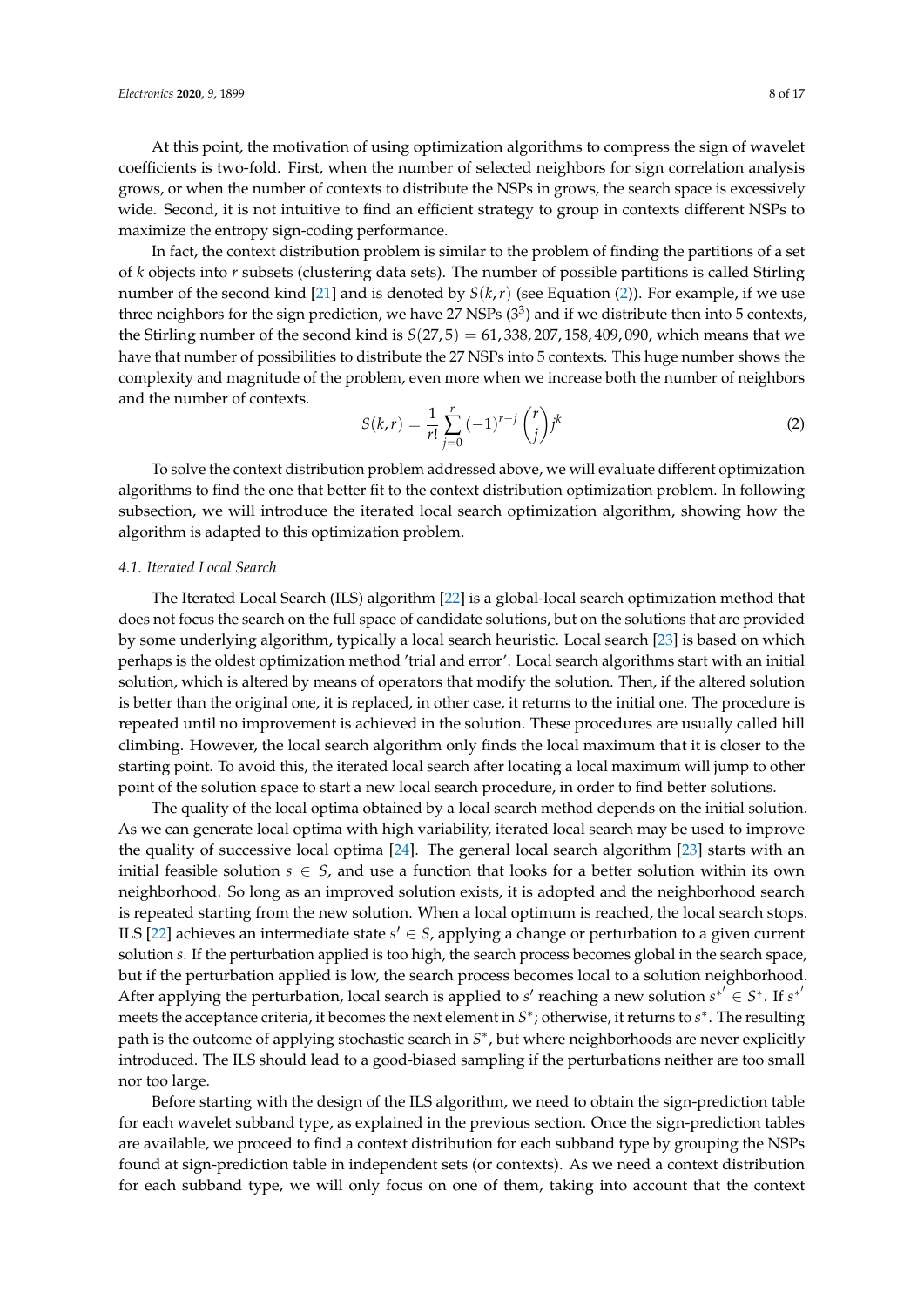distribution of the other subband types will be obtained running the same algorithm with their own neighborhood configurations.

The way to map our problem to the definitions and processes required by a ILS algorithm, described above, is to create an initial solution that will improve their goodness (cost) during the iteration process. The goodness of each solution is defined by a cost function that will determine their quality (see Equation [\(3\)](#page-8-0)). Every individual (a particular context distribution) is defined with: the sign-prediction table, the associated context of each *NSP* [*k*] and its current cost value. For our purposes, we will define a cost function that measures the sign-compression performance of each individual (bit savings (% gain)). In other words, the cost function will score the compression rate that would be achieved if we use the context distribution defined by this individual.

<span id="page-8-0"></span>
$$
Cost = 100 - \left(\frac{B_t}{O_t} * 100\right) \tag{3}
$$

where  $B_t$  corresponds with the total bits resulting of the compression of all wavelet coefficient signs using the NSP context distribution provided by the proposed algorithm (see Equation [\(4\)](#page-8-1)) and *O<sup>t</sup>* represents the total number of significant (non-null) wavelet coefficients found in the analyzed image set. As can be seen in Equation [\(4\)](#page-8-1),  $B_t$  is calculated as the sum of an estimation of the bits required to compress the sign of the wavelet coefficients belonging to each defined context ( $r_i$ ,  $i = 1, ..., N$ ). This estimation is based on (a) the entropy of context  $r_i$  ( $H_{r_i}(X)$  see Equation [\(5\)](#page-8-2)), and (b) the sum of the number of those wavelet coefficients that have an NSP belonging to context *r<sup>i</sup>* (notice that context  $r_i$  have  $|r_i|$  different NSPs).

<span id="page-8-1"></span>
$$
B_t = \sum_{i=1}^{N} \left( H_{r_i}(X) * \left( \sum_{n=1}^{|r_i|} O_n \right) \right)
$$
 (4)

<span id="page-8-2"></span>
$$
H_{r_i}(X) = \sum_{n=1}^{|r_i|} \left( -\sum_i P_n(x_i) * log_2(P_n(x_i)) \right)
$$
(5)

Equation [\(5\)](#page-8-2) shows the entropy of a given context *r<sup>i</sup>* , where *X* is a discrete random variable with two possible values  $(x_i)$ , success or failure in the sign prediction of a given wavelet coefficient.  $P_n$  is the probability of success in the sign prediction of the  $n_{th}$  NSP that belongs to context  $r_i$ .

Once the cost function is defined, in Algorithm [1](#page-8-3) we present the ILS pseudo code that will find the optimal/suboptimal context distribution of wavelet sign predictions. First of all, an initial solution *s* is defined by (a) a random context distribution of the NSPs of the prediction table, and (b) its corresponding cost obtained from the objective function (Equation [\(3\)](#page-8-0)). A local search is then invoked to obtain a local optimum solution (*s* ∗ ).

|  |  | Algorithm 1: Iterated Local Search algorithm for context distribution of sign predictions. |  |
|--|--|--------------------------------------------------------------------------------------------|--|
|  |  |                                                                                            |  |

<span id="page-8-3"></span>**Input:** Context\_Number, PredictionTable, *N* **function** IteratedLocalSearch *s* = GenerateInitialSolution() EvaluateCostFunction(s) *s* <sup>∗</sup> = LocalSearch(s) **repeat** *s*<sup> $'$ </sup> = PerturbationSolution(*s*<sup>∗</sup>) EvaluateCostFunction(s')  $s^{*'}$  = LocalSearch(*s'*) **if**  $(f(s^{*'}) \geq f(s^*))$  $s^* = s^*$  $\overline{a}$ **end until** *N* iterations **end of function**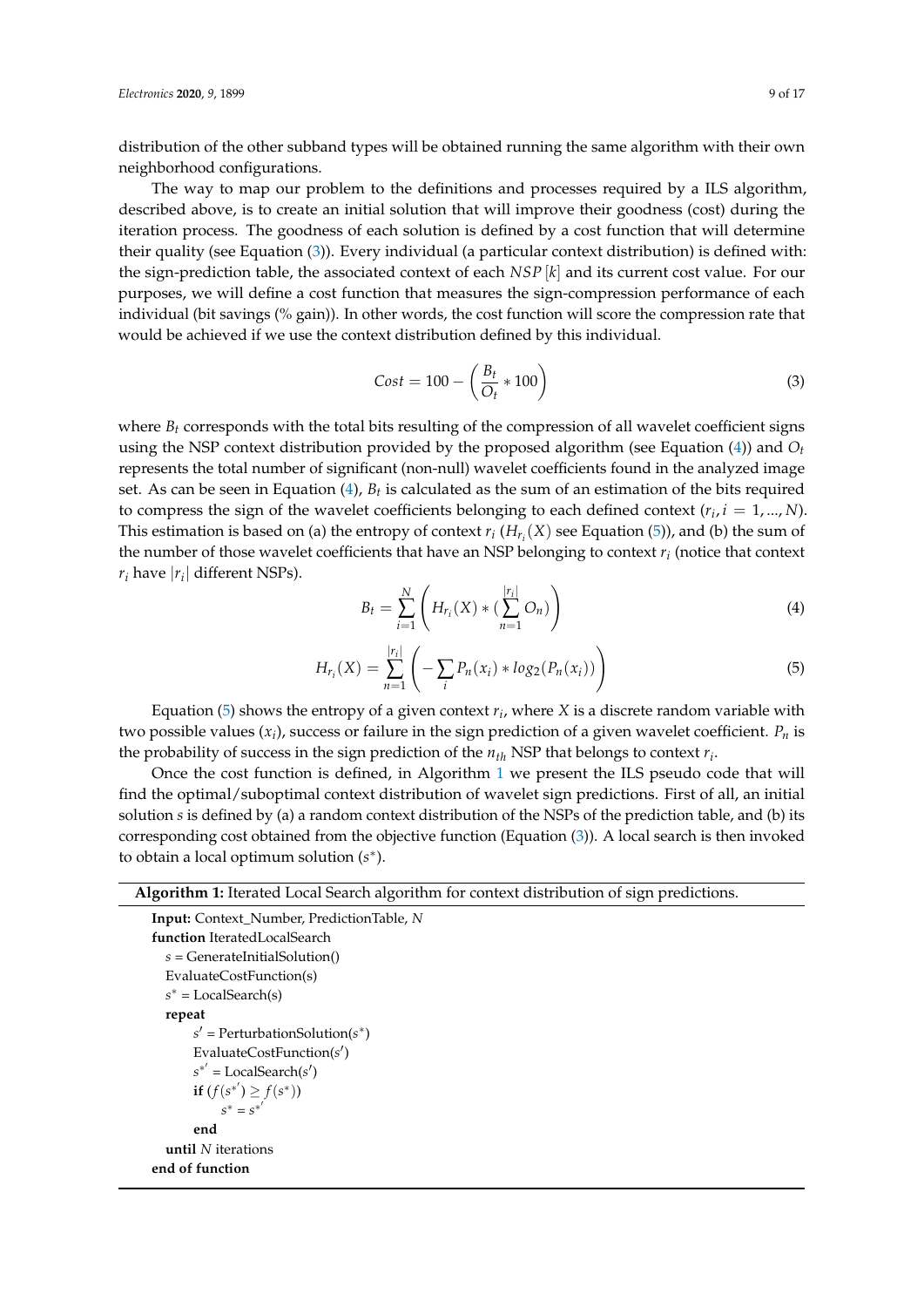As stated before, a good perturbation transforms one solution,  $s^*$ , into an excellent starting point, *s*', for a new local search. The ILS algorithm will replace *s*' for a new solution *s*<sup>\*'</sup>, as long as the cost of the objective function  $f(s^*)$  is better than  $f(s^*)$ . After N iterations, the ILS algorithm ends, with an improved context distribution for a given *PredictionTable* associated to a subband type. However, there is no guarantee that this distribution is the global optimum for this problem.

An exhaustive tuning of the ILS parameters has been done through a sensitivity analysis based on [\[25\]](#page-16-12), in order to allow ILS algorithm to find out a solution with the best quality as possible. Stopping criteria for local search algorithm was set as twice the size of the NSPs that depends on the neighborhood configuration, (3<sup>n</sup> ∗2) for local search loop. The number of iterations of the ILS algorithm (*N*) that best results obtained was 10. After the analysis of several ILS perturbation schemes, we have chosen a perturbation schema in which eight NSPs of the best solution, reported by the local search, are randomly changed. The position of the first NSP to be changed was randomly selected, and the rest of them are evenly distributed. After running the ILS for each wavelet subband type, a solution is obtained containing the context distribution of sign predictions for a given neighborhood.

## *4.2. Evaluation of the Proposed ILS Algorithm*

In this section, we analyze the behavior of the proposed algorithm in terms of convergence, complexity and goodness of the resulting solution. Our purpose is to determine if the ILS algorithm fits to the context distribution optimization problem. Also, we will find the number of contexts and neighborhood set-up that provide the best solution (maximum estimated bit-rate savings). Once the best sign-prediction table and context distribution are computed, we can include them in the sign-coding/decoding tool.

In previous works [\[17](#page-16-4)[–19\]](#page-16-6) authors presented a Genetic Algorithm (GA) and a Simulated Annealing (SA) algorithm to solve the context distribution of sign predictions problem. In this paper, we will compare previous proposals with the new proposed ILS algorithm in terms of convergence and goodness of the resulting solution.

We have tested all the algorithms for different neighborhoods (see Figure [2\)](#page-4-0) using the set of representative images conformed by Lena (512  $\times$  512), Barbara (512  $\times$  512) and the whole 23 images of the Kodak set  $[26]$  (768  $\times$  512). The platform used to perform the evaluation is an Intel Pentium Dual Core 3.0 GHz with 4 Gbyte RAM memory. To avoid the effect of the random seed in the output of the algorithms, the algorithms have been executed several times for each scenario. In our experiments, we run 30 times each algorithm for each combination of image set, neighborhood and number of contexts. From all these runs we can evaluate the goodness of the algorithms with consistent statistical results that will allow us to analyze the quality of the provided solutions.

Figure [3](#page-10-0) shows the fitness/cost dispersion for all algorithms as a function of the neighborhood for HL subband. As can be seen, GA and ILS algorithms have the same behavior with better solutions and lower dispersion in all executions than SA algorithm for all evaluated neighborhoods. Furthermore, SA algorithm ranks the goodness of the neighborhoods in a different way than GA and ILS algorithms. For GA and ILS algorithms, neighborhood 5AR shows the best fitness value. However, although there are slight differences, for the SA algorithm, the best fitness value is obtained using the 3AR neighborhood configuration. As all neighborhood configurations provide similar results, the SA results break the rule that as more neighbors used, more correlation is found, and better compression is achieved.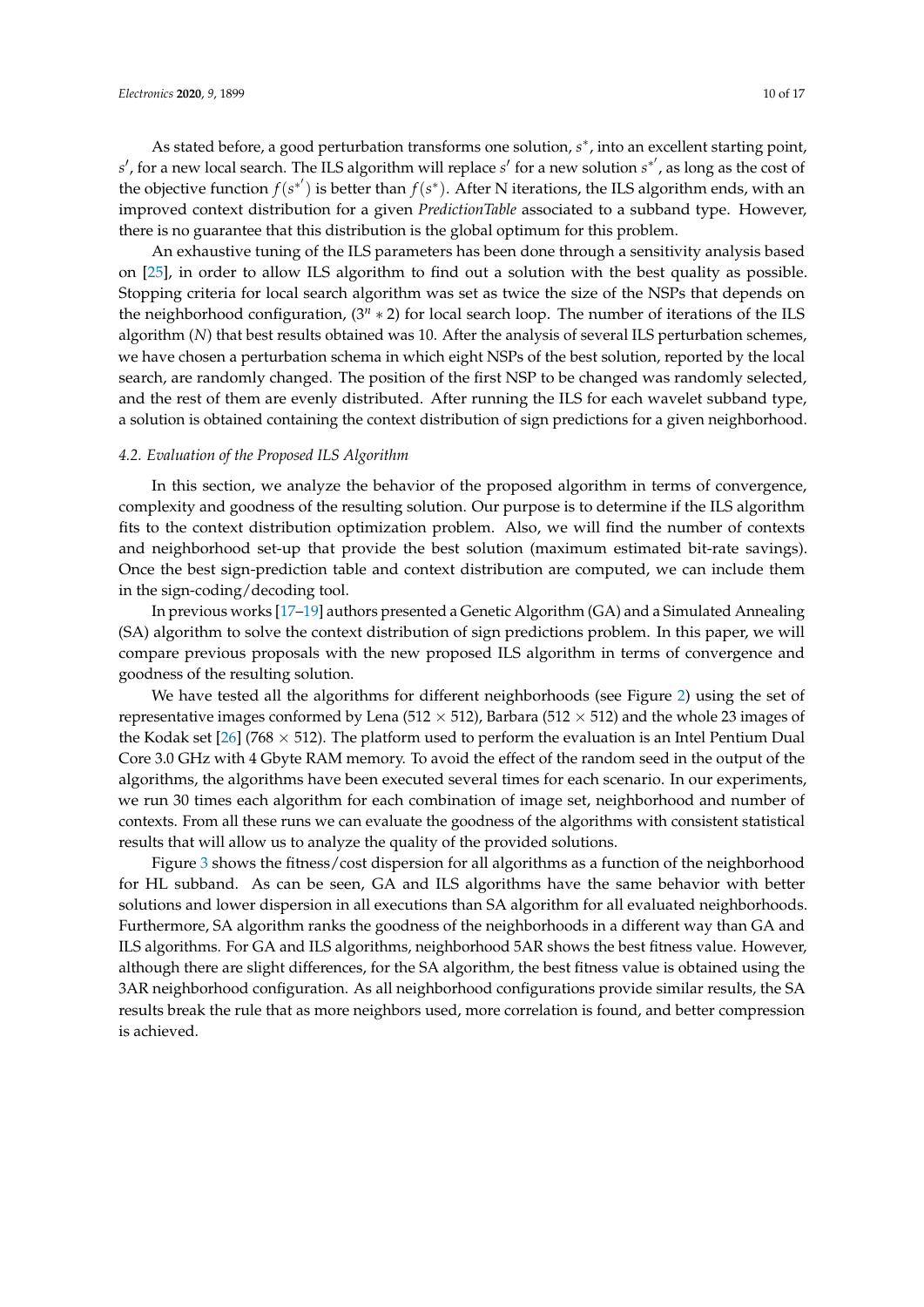

<span id="page-10-0"></span>

**Figure 3.** Fitness/cost dispersion vs. Neighborhood when applied to HL subband. (**a**) For GA algorithm. (**b**) For SA algorithm. (**c**) For ILS algorithm.

Now, we will evaluate the fitness/cost dispersion regarding the number of contexts focusing on the 5AR neighborhood and HL subband. As shown in Figure [4](#page-11-0) as the number of contexts increases the fitness value does. All algorithms show this effect, but SA algorithm shows a different trend and a greater dispersion than the GA and ILS algorithms.

Therefore, looking at the presented results, we could assess that both GA and ILS performs better than SA algorithm, because they obtain better fitness values with a lower dispersion in all the executions. Although not shown, the behavior is similar when applied to LH or HH subbands. We have selected the ILS algorithm because it has the lowest computational complexity mainly since it uses a population size of 1 and no recombination operators are needed [\[22\]](#page-16-9). In our experiments, ILS algorithm is up to 25% faster than GA algorithm (13% on average), providing solutions of similar quality/goodness.

<span id="page-10-1"></span>From the analysis of the evaluation results, in Table [4,](#page-10-1) we propose the parameters that provide the best solution for an image wavelet encoder that uses (a) the 9-7 biorthogonal filter bank and (b) the sign information from previous neighbors in raster order.

**Table 4.** Proposed parameters to get the best solution.

| Neighborhood Configuration         | 5AR                                                                                               |  |  |
|------------------------------------|---------------------------------------------------------------------------------------------------|--|--|
| Context number                     | 10                                                                                                |  |  |
| Initial population                 | Randomly created                                                                                  |  |  |
| Stopping criteria for local search | $3^5 \times 2$ (twice the size of NSP)                                                            |  |  |
| Perturbation schema                | Change of eight NSPs, the first one randomly<br>chosen and evenly distributed the remaining seven |  |  |
| Number of iterations               | 10                                                                                                |  |  |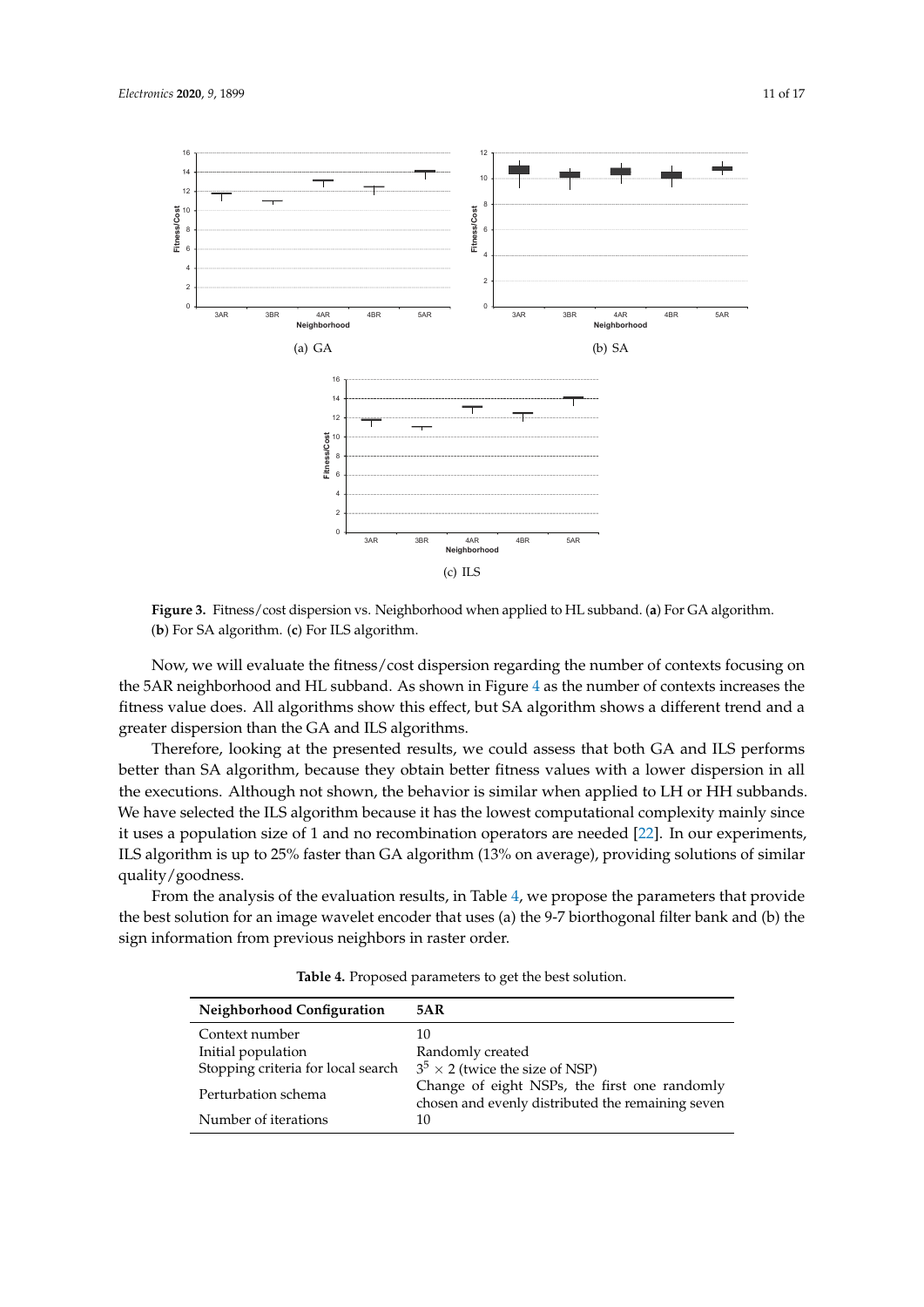To apply to wavelet encoders with different requirements than the ones used in this work, the whole methodology will be applied following the same steps to obtain the best solution that fit with the features of these wavelet image encoders.

<span id="page-11-0"></span>

**Figure 4.** Fitness/cost dispersion vs. Context number applied to HL subband for neighborhood 5AR. (**a**) For GA algorithm. (**b**) For SA algorithm. (**c**) For ILS algorithm.

#### **5. Sign-Coding Evaluation**

In this section, we will use the solution provided by the ILS algorithm with the proposed configuration to implement a sign-coding tool in a real encoder. We will show its real (not estimated) impact on the encoder performance. We have chosen the LTW wavelet encoder [\[11\]](#page-15-9) as it has the same requirements (filterbank, neighborhood, etc.) that the ones followed in our evaluation study in the previous section. The target is to design a new sign-coding module based on the solution reported by our framework that will be implemented in the LTW image wavelet encoder. The new resulting encoder is called S-LTW (Both LTW and S-LTW binaries as well as ILS source code will be available under request).

We performed several experimental tests comparing S-LTW encoder with LTW, JPEG2000 (Jasper 1.701.0) and SPIHT (Spiht 8.01) in terms of R/D. All the evaluated encoders have been tested on an Intel Pentium Dual Core 3.0 GHz with 4 Gbyte RAM memory. The correspondent encoder binaries were obtained by means of Microsoft Visual C++ (2008 version) compiler with the same project options. The test images used in the evaluation were: Bike (2560  $\times$  2048), GoldHill (512  $\times$  512), Cafe (2560  $\times$  2048), Peppers (512  $\times$  512), Zelda (512  $\times$  512), Woman (2560  $\times$  2048) and a set of higher resolution images from [\[27\]](#page-16-14).

#### *5.1. Compression Performance of the Sign-Coding Proposal*

First, we are going to determine the compression performance of the proposed sign-coding scheme alone. As no sign-coding technique is used, the sign information is raw encoded, so it would require so many bits as the number of significant coefficients (one bit per significant coefficient). In order to obtain the relative compression gains of the proposed sign-coding scheme, for each target bit-rate, we have counted the total number of significant coefficients to be encoded just after quantization.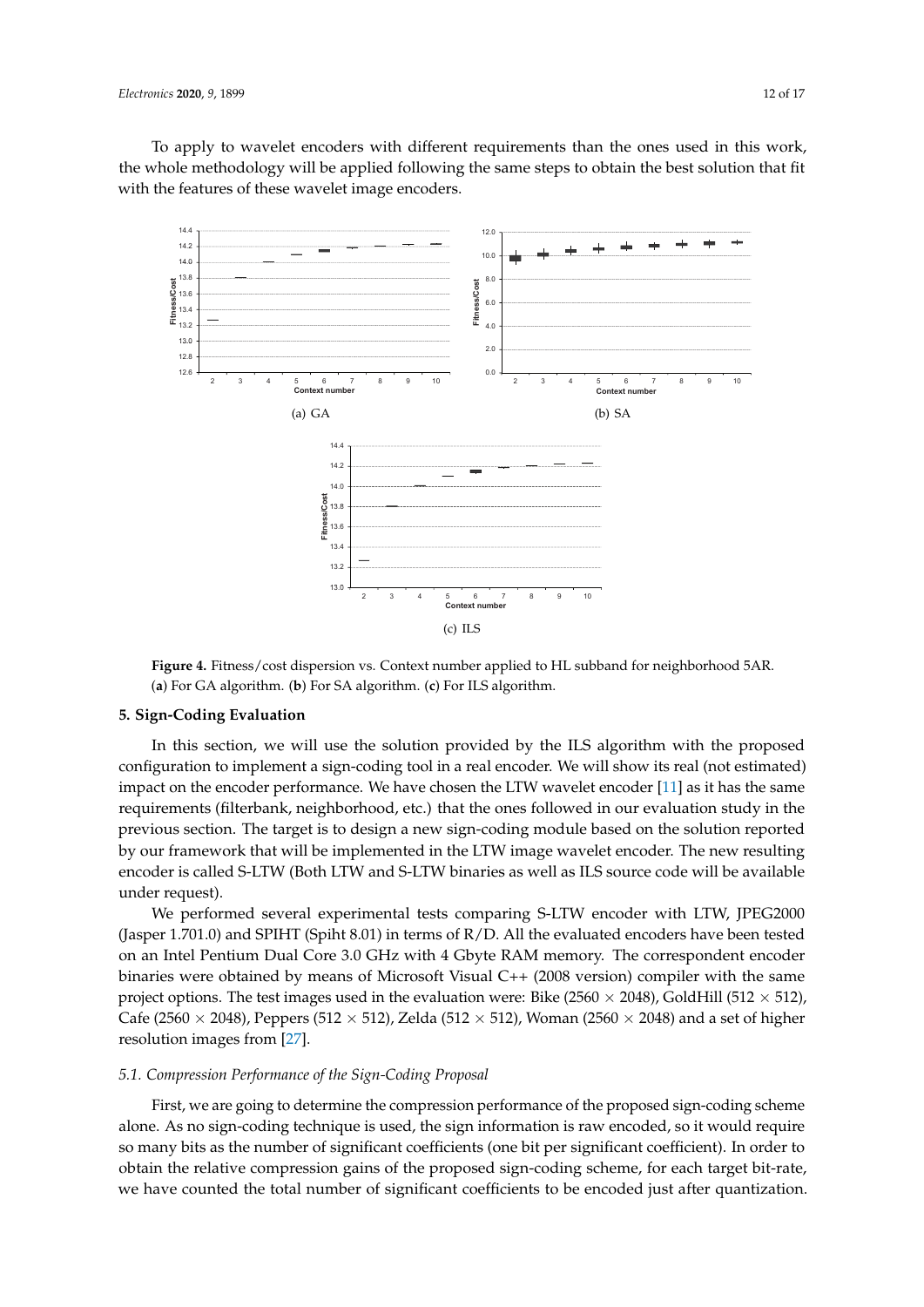For example, the LTW encoder at 1 bpp must encode 855,266 significant coefficients for Bike test image, requiring 855,266 bits for coding the sign information. If we include the proposed sign encoding tool, the encoded sign information will be reduced to 740,066 bits, representing a 13.47% of bit-rate savings for the sign information.

In Table [5](#page-12-0) we show the relative compression gains with respect to the original encoders due only to the sign-coding capability for all test images. As we can see, the maximum sign-compression gain is 18.91% for NightShot-ISO-100 image at 0.25 bpp. The compression gain is higher at moderate compression rates. However, as the compression rate increases, the number of non-significant coefficients increase, losing prediction performance since the NSPs with non-significant neighbors would be more and more dominant, losing the sign correlation info among neighbors. This effect results in reducing the compression gains at 0.125 bpp rates in all tested images, being especially noticed with the low resolution images ( $512 \times 512$ ). Furthermore, the compression gain is greater for high-textured images such as Bike or Artificial as these kind of images better exposes the sign correlation of the wavelet filter bank.

| Image                                  | %Gain |           |            |             |  |
|----------------------------------------|-------|-----------|------------|-------------|--|
|                                        | 1 bpp | $0.5$ bpp | $0.25$ bpp | $0.125$ bpp |  |
| Goldhill (512 $\times$ 512)            | 4.83  | 4.41      | 4.11       | 3.88        |  |
| Peppers $(512 \times 512)$             | 3.30  | 7.60      | 7.46       | 6.95        |  |
| Zelda (512 $\times$ 512)               | 4.28  | 8.35      | 7.85       | 5.30        |  |
| FlowerFoveon (1920 $\times$ 1280)      | 3.42  | 5.43      | 7.56       | 7.74        |  |
| Cathedral (1920 $\times$ 2560)         | 7.35  | 8.90      | 8.47       | 6.93        |  |
| Fireworks (2560 $\times$ 1920)         | 7.41  | 12.91     | 12.51      | 12.13       |  |
| Hdr (2560 $\times$ 1920)               | 6.34  | 9.60      | 9.95       | 8.92        |  |
| Leaves-ISO-200 (2560 $\times$ 1920)    | 10.46 | 8.59      | 6.42       | 4.80        |  |
| NightShot-ISO-100 (2048 $\times$ 2560) | 10.68 | 16.90     | 18.91      | 17.56       |  |
| Bike (2048 $\times$ 2560)              | 13.47 | 15.63     | 15.32      | 13.07       |  |
| Woman $(2048 \times 2560)$             | 10.25 | 9.81      | 8.39       | 6.93        |  |
| Cafe (2048 $\times$ 2560)              | 9.26  | 6.93      | 4.69       | 3.92        |  |
| Artificial (3072 $\times$ 2048)        | 14.61 | 15.39     | 13.80      | 12.10       |  |
| Bridge ( $2560 \times 3840$ )          | 9.12  | 10.65     | 14.05      | 15.50       |  |
| Deer $(3840 \times 2560)$              | 5.25  | 3.59      | 4.00       | 4.63        |  |
| SpiderWeb $(3840 \times 2560)$         | 8.18  | 6.02      | 8.70       | 13.00       |  |
| BigTree (5760 $\times$ 4480)           | 5.25  | 6.61      | 10.10      | 10.58       |  |
| BigBuilding (7040 $\times$ 5120)       | 12.08 | 12.68     | 10.65      | 8.26        |  |

<span id="page-12-0"></span>**Table 5.** Sign-compression performance at different bit rates for S-LTW encoder.

## *5.2. Impact of Sign-Coding Proposal on the Overall R/D Performance*

To evaluate the impact in R/D of the proposed sign-coding scheme, we will compare the LTW encoder with and without the proposed sign-coding scheme against SPIHT and JPEG2000 encoders, so we will determine the real improvements achieved by including sign-coding capabilities to the LTW wavelet encoder. In Table [6,](#page-13-0) we show the Bjontegaard's Delta Rate (BD-rate) [\[20\]](#page-16-7) for all tested images between S-LTW and JPEG2000 and between S-LTW and SPIHT. Positive values in Table [6](#page-13-0) indicates that LTW or S-LTW obtains better results than JPEG2000 or SPIHT. When compared to LTW we can see that JPEG2000 and SPIHT have a better performance with respect to LTW in 5 and 9 images of the 18 tested images, respectively (no sign-coding). By introducing the sign-coding tool, the S-LTW encoder improves the original LTW codec, losing performance only in 2 of the 18 images with respect to JPEG2000 and SPIHT. As can be seen, the inclusion of the sign-coding capabilities has a real benefit in the R/D performance of the codec. The results show that on average, the S-LTW encoder achieves BD-rate improvements of 4.7% and 2.3% with respect to JPEG2000 and SPHIT, respectively. Therefore, by adding the sign-coding tool to the LTW wavelet encoder, its performance, in terms of BD-rate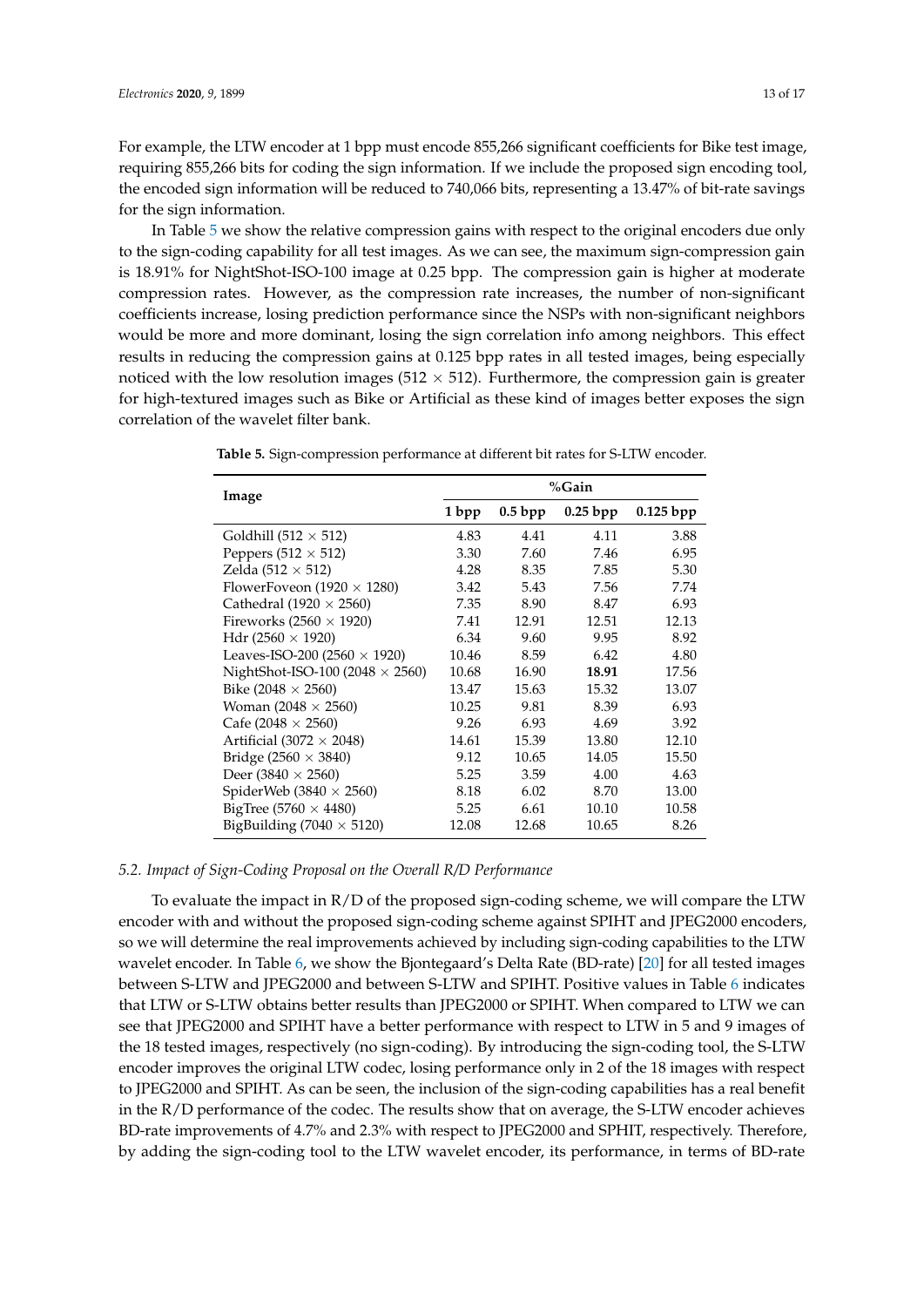gains, increases around 170% (1.7×) on average, showing the real impact of sign coding in the overall encoder performance.

<span id="page-13-0"></span>**Table 6.** %BD-Rate comparison between LTW and S-LTW respect to JPEG2000 and SPIHT for all tested images.

| Image                                  | <b>ITW</b> |                  | <b>S-LTW</b>                  |                 |
|----------------------------------------|------------|------------------|-------------------------------|-----------------|
|                                        |            |                  | JPEG2000 SPIHT JPEG2000 SPIHT |                 |
| Goldhill $(512 \times 512)$            |            | $0.5\% - 0.6\%$  | $1.4\%$                       | 0.1%            |
| Peppers $(512 \times 512)$             |            | $3.9\% -0.7\%$   | $5.5\%$                       | $0.4\%$         |
| Zelda (512 $\times$ 512)               |            | $1.0\% - 0.4\%$  | $2.7\%$                       | $1.2\%$         |
| FlowerFoveon (1920 $\times$ 1280)      |            | $16.6\% - 2.6\%$ |                               | $18.7\% -1.2\%$ |
| Cathedral (1920 $\times$ 2560)         |            | $-1.2\% -0.4\%$  | $0.3\%$                       | $1.0\%$         |
| Fireworks (2560 $\times$ 1920)         |            | $4.3\% -3.3\%$   |                               | $6.5\% -1.4\%$  |
| Hdr (2560 $\times$ 1920)               |            | $2.6\% - 1.8\%$  | $4.2\%$                       | 0.1%            |
| Leaves-ISO-200 (2560 $\times$ 1920)    | $1.8\%$    | 0.8%             | $3.1\%$                       | 2.2%            |
| NightShot-ISO-100 (2048 $\times$ 2560) |            | $0.1\% - 0.2\%$  | $3.8\%$                       | 2.8%            |
| Bike (2048 $\times$ 2560)              | $-5.8\%$   | 2.7%             | $-2.9\%$                      | 5.3%            |
| Woman $(2048 \times 2560)$             | $-0.2\%$   | $1.1\%$          | $1.6\%$                       | $3.0\%$         |
| Cafe (2048 $\times$ 2560)              |            | $-1.8\%$ 1.9%    | $-0.5\%$                      | 3.1%            |
| Artificial (3072 $\times$ 2048)        |            | $2.7\% -0.3\%$   | $5.3\%$                       | $2.0\%$         |
| Bridge (2560 $\times$ 3840)            | $-2.0\%$   | $1.0\%$          | $0.2\%$                       | $3.1\%$         |
| Deer $(3840 \times 2560)$              | $1.1\%$    | $1.5\%$          | $2.2\%$                       | 2.4%            |
| SpiderWeb $(3840 \times 2560)$         | 20.8%      | $1.9\%$          | 21.2%                         | $3.2\%$         |
| BigTree (5760 $\times$ 4480)           | $3.8\%$    | $2.3\%$          | $5.2\%$                       | 3.7%            |
| BigBuilding (7040 $\times$ 5120)       | $3.5\%$    | $7.2\%$          | 5.8%                          | $9.7\%$         |
| Average                                | $2.9\%$    | $0.6\%$          | $4.7\%$                       | $2.3\%$         |

In Figures [5](#page-13-1) and [6](#page-14-0) we graphically show the  $R/D$  improvement when comparing original LTW versus JPEG2000/SPIHT and S-LTW versus JPEG2000/SPIHT for Bike and Woman images, respectively. As shown, there is an increase in the PSNR difference (∆*PSNR*) between SPIHT and the LTW encoder when we enable the sign-coding capability. Also, regarding JPEG2000, we can see that now S-LTW has a minor loss in PSNR than original LTW for Bike image, keeping a difference of less than 0.2 dB in most of the bit-rate range. However, for Woman image, we can see a PSNR gain of up to 0.16 dB.

<span id="page-13-1"></span>

**Figure 5.** PSNR Gain for Bike.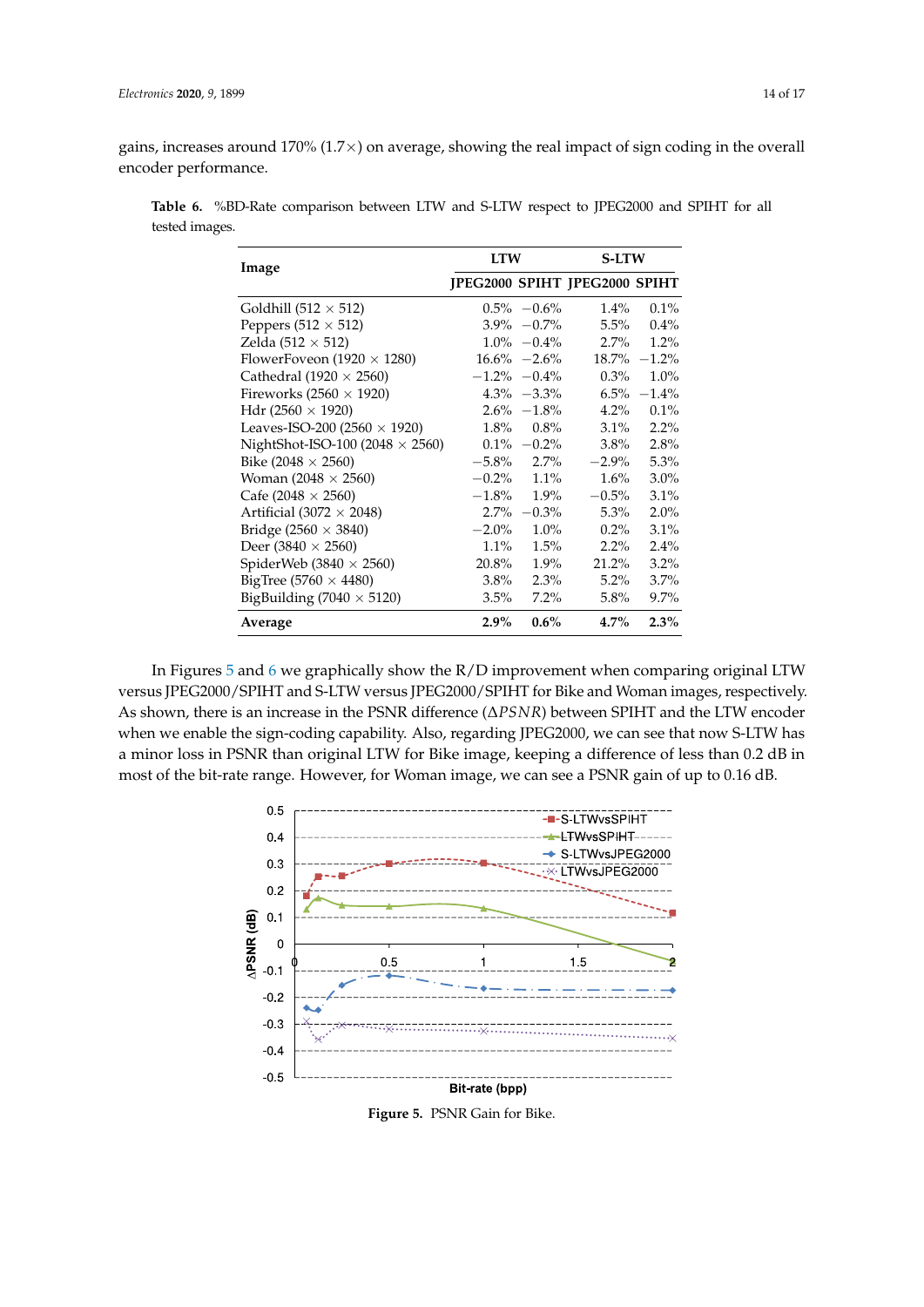<span id="page-14-0"></span>

**Figure 6.** PSNR Gain for Woman.

Regarding to the encoder complexity, we want to remark that there is no significant increase in the encoder because once we have performed the prediction using ILS algorithm, the solution provided by the algorithm is hard-wired in both encoder and decoder and thus, the only extra work performed by the codec is the access to the look-up table to find the context for a given neighborhood.

The resulting methodology when applied to the LTW encoder has improved its R/D performance up to 0.37 dB. This result is in consonance with the ones obtained in [\[6\]](#page-15-6) where improvements of up to 0.43 dB of reconstructed image quality were obtained when applying sign-coding techniques in their image codec. We also foresee similar  $R/D$  improvements in other wavelet codecs such as BCWT [\[13\]](#page-16-0), as their coding architecture is very similar to the one exhibited by the LTW codec (same wavelet filter bank, same one-pass coding order and same available neighbors for sign prediction).

However, in order to see the benefits of our methodology in any other encoder, a similar process than the one presented for the LTW encoder must be followed. First, we must evaluate the internal characteristics of the target image encoder (i.e., wavelet filter bank, scanning order to see the available neighborhood, bit plate coding or not, etc.). Then, we must run the ILS algorithm with the determined neighborhood and the desired context number for the arithmetic encoder to obtain the specific sign predictor. Once we have defined the sign predictor, it should be integrated into the image coding architecture.

#### **6. Conclusions**

We have presented a deep study about sign coding for wavelet-based image encoders. We propose a methodology to design wavelet sign-coding tools that can be applied to any kind of wavelet-based image/video encoders. This methodology is based on metaheuristic algorithms to maximize the successful prediction of the sign for every significant wavelet coefficient. From the evaluation process, we have determined that the ILS optimization algorithm is able to provide the best solution to the wavelet coefficient sign-coding module, being slightly faster than the previous state-of-the-art algorithms.

To determine the benefits of the wavelet sign predictor provided by our methodology, we first need to choose a target wavelet codec (i.e., LTW) to extract its main features. Then, as explained in Sections [3](#page-3-0) and [4,](#page-6-1) the proposed methodology is applied to provide a wavelet sign predictor specifically designed for the LTW codec. After implementing the corresponding sign-prediction module in the LTW codec, we have performed and R/D performance evaluation by measuring the performance of the sign-coding tool alone and also its impact on the overall R/D performance. The results show that by including the sign-coding tool, the reconstructed image quality increases up to 0.37 dB, being greater the improvement at moderate rates, especially when working with high-textured images. Furthermore,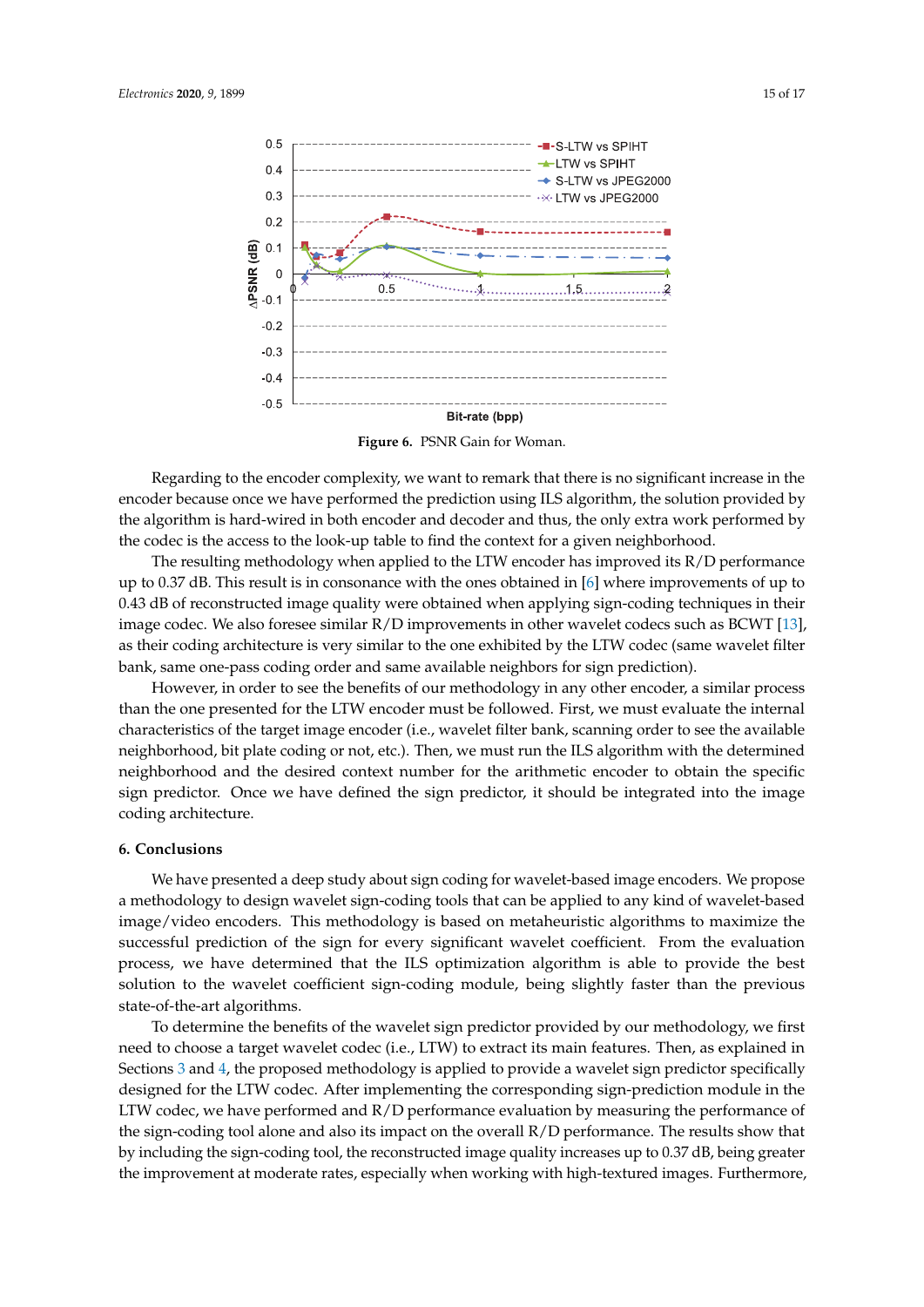Finally, after the evaluation, we have confirmed the benefits of using our methodology to design a wavelet sign-coding tool for a particular wavelet encoder, showing that the sign-prediction capabilities it provides are able to improve the overall wavelet coding  $R/D$  performance.

As future work, we plan to perform an exhaustive study about training data quality that could help us to increase the prediction performance by selecting the appropriate image set, i.e., those images that better capture the wavelet sign correlation.

**Author Contributions:** Conceptualization, M.P.M. and O.M.L.-G.; methodology, O.M.L.-G. and M.P.M.; software, O.M.L.-G., M.O.M.-R. and A.M.-C. and M.A.C.-C.; validation, A.M.-C., O.M.L.-G. and M.P.M.; formal analysis, M.A.C.-C. and M.P.M.; writing–original draft preparation, A.M.-C., M.O.M.-R. and O.M.L.-G.; writing–review and editing, O.M.L.-G., A.M.-C. and M.P.M.; funding acquisition, O.M.L.-G. All authors have read and agreed to the published version of the manuscript.

**Funding:** This research was supported by the Spanish Ministry of Economy and Competitiveness under Grant RTI2018-098156-B-C54, co-financed by FEDER funds (MINECO/FEDER/UE).

**Conflicts of Interest:** The authors declare no conflict of interest.

#### **References**

- <span id="page-15-0"></span>1. Said, A.; Pearlman, A. A new, fast and efficient image codec based on set partitioning in hierarchical trees. *IEEE Trans. Circuits Syst. Video Technol.* **1996**, *6*, 243–250. [\[CrossRef\]](http://dx.doi.org/10.1109/76.499834)
- <span id="page-15-3"></span>2. Shapiro, J. A fast technique for identifying zerotrees in the EZW algorithm. In Proceedings of the 1996 IEEE International Conference on Acoustics, Speech, and Signal Processing Conference, Atlanta, GA, USA, 9 May 1996; pp. 1455–1458.
- <span id="page-15-1"></span>3. Wu, X. High-order context modeling and embedded conditional entropy coding of wavelet coefficients for image compression. In Proceedings of the 31st Asilomar Conference Record of the Thirty-First Asilomar Conference on Signals, Systems and Computers (Cat. No. 97CB36136), Pacific Grove, CA, USA, 2–5 November 1997; pp. 1378–1382.
- <span id="page-15-2"></span>4. ISO/IEC 15444-1:2019. Information technology—JPEG 2000 Image Coding System—Part 1: Core Coding System. 2019. Available online: <https://www.iso.org/standard/78321.html> (accessed on 11 November 2020).
- <span id="page-15-4"></span>5. Taubman, D. High Performance Scalable Image Compression with EBCOT. *IEEE Trans. Image Process.* **2000**, *9*, 1158–1170. [\[CrossRef\]](http://dx.doi.org/10.1109/83.847830) [\[PubMed\]](http://www.ncbi.nlm.nih.gov/pubmed/18262955)
- <span id="page-15-6"></span>6. Deever, A.; Hemami, S.S. What's your sign?: Efficient sign coding for embedded wavelet image coding. In Proceedings of the DCC 2000 Data Compression Conference, Snowbird, UT, USA, 28–30 March 2000; pp. 273–282.
- 7. Bilgin, A.; Sementilli, P.; Marcellin, M.W. Progressive image coding using trellis coded quantization. *IEEE Trans. Image Process.* **1999**, *8*, 1638–1643. [\[CrossRef\]](http://dx.doi.org/10.1109/83.799891) [\[PubMed\]](http://www.ncbi.nlm.nih.gov/pubmed/18267438)
- <span id="page-15-8"></span>8. Tian, C.; Hemami, S.S. An embedded image coding system baed on tarp filter with classification. In Proceedings of the 2004 IEEE International Conference on Acoustics, Speech, and Signal Processing, Montreal, QC, Canada, 17–21 May 2004.
- <span id="page-15-5"></span>9. Jerome, M.; Ellouze, N. Optimal image compression based on sign and magnitude coding of wavelet coefficients. *Int. J. Signal Process.* **2006**, *3*, 243–251.
- <span id="page-15-7"></span>10. Pearlman, W.A. Trends of tree-based, set partitioning compression techniques in still and moving image systems. In Proceedings of the 22nd Picture Coding Symposium: PCS-2001, Seoul, Korea, 25–27 April 2001; pp. 1–8.
- <span id="page-15-9"></span>11. Oliver, J.; Malumbres, M.P. Low-Complexity Multiresolution Image Compression Using Wavelet Lower Trees. *IEEE Trans. Circuits Syst. Video Technol.* **2006**, *16*, 1437–1444. [\[CrossRef\]](http://dx.doi.org/10.1109/TCSVT.2006.883505)
- 12. Cho, Y.; Pearlman, W.A. Hierarchical Dynamic Range Coding of Wavelet Subbands for Fast and Efficient Image Compression. *IEEE Trans. Image Process.* **2007**, *16*, 2005–2015. [\[CrossRef\]](http://dx.doi.org/10.1109/TIP.2007.901247) [\[PubMed\]](http://www.ncbi.nlm.nih.gov/pubmed/17688205)